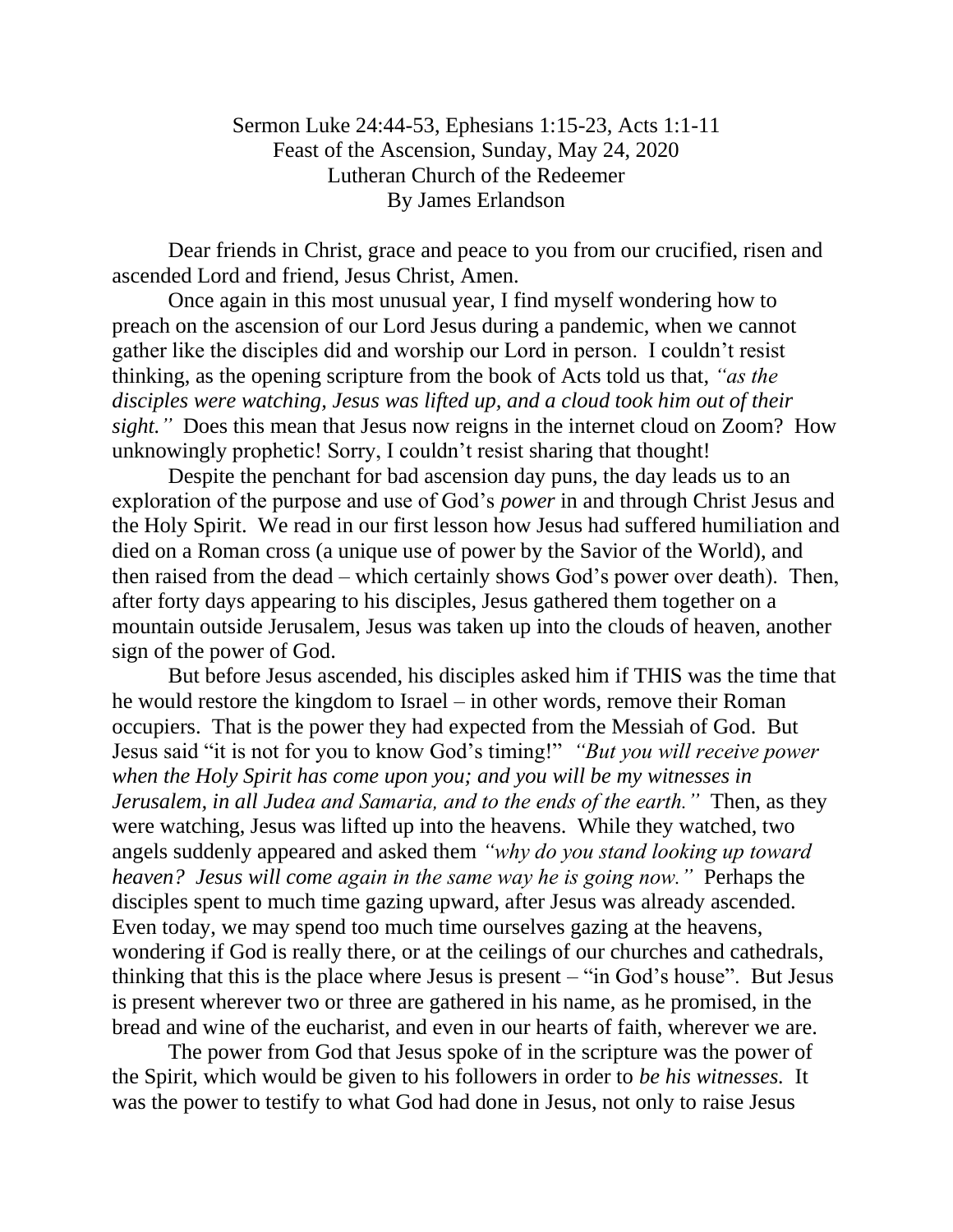from the dead, but also to tell others how the love of God and the mercy and forgiveness of sins that we receive through Christ have the power to change our lives – both as individuals, as churches, and for all the children of God. Because so much of the conversation in our state and in the world these days has been about "power", it's time for us to talk about power in the Church. So what is "power"?

The word power comes from the word *"poder"* in Spanish. It literally means "the ability to act" – to get something done. Power in itself is actually neutral – it is not good or bad, though it can be used for evil or for good. Oftentimes we Christians avoid talking about power, because we have heard that "power is the root of all evil", or how those in authority have used power to manipulate people, force them to do what they don't to do, or use it for their own selfish interests. So we often mistrust political power. We have certainly seen power misused recently as the president pushes to "open churches" for worship as well as open the economy while COVID-19 is still in full pandemic and people are getting sick and dying. Archbishops and some church leaders are pushing their political power to move our governor to open churches for worship before it is safe, while many other faith leaders aren't even included in the discussion. We are witnesses to the misuse and abuse of power every day of our lives, some much more than others.

So the story of the ascension of Jesus into heaven is a story of God's power to give Jesus authority and power in this world, over that of any human being. The church has made this one of its primary festivals, to proclaim that Jesus is Lord – not the Roman emperor or any king, dictator or president, leader of the free world, or whoever makes such claims of authority or power.

In his letter to the church in Ephesus, the apostle Paul thanked the people for their faith, and prayed that God would give them a spirit of wisdom and revelation, so that they would know *"what is the hope to which he has called you…and what is the immeasurable greatness of his power for us who believe, according to the working of his great power. For God put this power to work in Christ when he raised him from the dead and seated him at his right hand in the heavenly places, far above all rule and authority and power and dominion, and above every name that is named…and he has put all things under his feet and has made him the head over all things for the church."*

Sometimes it certainly doesn't look like God has power in this world, or even that Jesus is the head of the Church – when goodness seems powerless over evil, when we are helpless in the face of this pandemic, and faith leaders don't stand up to politicians, even on matters of faith! But the power Jesus has been given by God is different than any kind of power we have ever seen. I don't mean the miracles of Jesus only, but his *power to transform our lives with the gospel* – the good news of God's love for every human being. The greatest power of God in